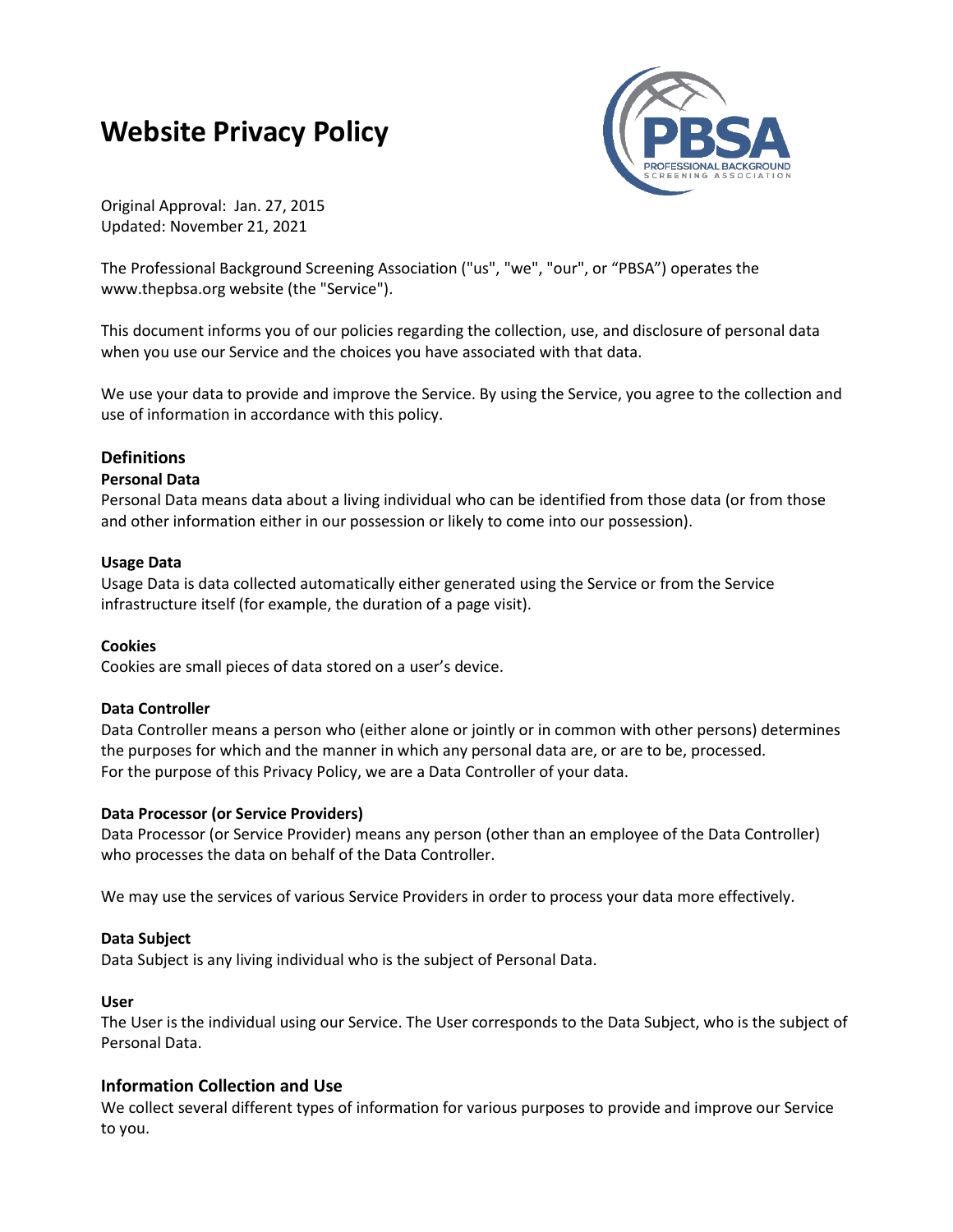## **Types of Data Collected**

## *Personal Data*

While using our Service, we may ask you to provide us with certain personally identifiable information that can be used to contact or identify you ("Personal Data"). We collect information from you when you register on our site, place an order, subscribe to our newsletter, respond to a survey or fill out a form. When ordering or registering on our site, as appropriate, you may be asked to enter your: name, email address, mailing address, phone number or credit card information. You may, however, visit our site without entering data.

Personally identifiable information may include, but is not limited to:

- Email address
- First name and last name
- Phone number
- Address, State, Province, ZIP/Postal code, City
- Cookies and Usage Data

We may use your Personal Data to contact you with newsletters, marketing or promotional materials and other information that may be of interest to you. You may opt out of receiving any, or all, of these communications from us by following the unsubscribe link or instructions provided in any email we send.

## *Usage Data*

We may also collect information how the Service is accessed and used ("Usage Data"). This Usage Data may include information such as your computer's Internet Protocol address (e.g., IP address), browser type, browser version, the pages of our Service that you visit, the time and date of your visit, the time spent on those pages, unique device identifiers and other diagnostic data.

## *Location Data*

We may use and store information about your location if you give us permission to do so ("Location Data"). We use this data to provide features of our Service, to improve and customize our Service.

You can enable or disable location services when you use our Service at any time, through your device settings.

## *Tracking Cookies Data*

We use cookies and similar tracking technologies to track the activity on our Service and hold certain information.

Cookies are files with small amount of data which may include an anonymous unique identifier. Cookies are sent to your browser from a website and stored on your device. Tracking technologies also used are beacons, tags, and scripts to collect and track information and to improve and analyze our Service.

You can instruct your browser to refuse all cookies or to indicate when a cookie is being sent. However, if you do not accept cookies, you may not be able to use some portions of our Service.

Examples of Cookies we use:

- **Session Cookies.** We use Session Cookies to operate our Service.
- **Preference Cookies.** We use Preference Cookies to remember your preferences and various settings.
- **Security Cookies.** We use Security Cookies for security purposes.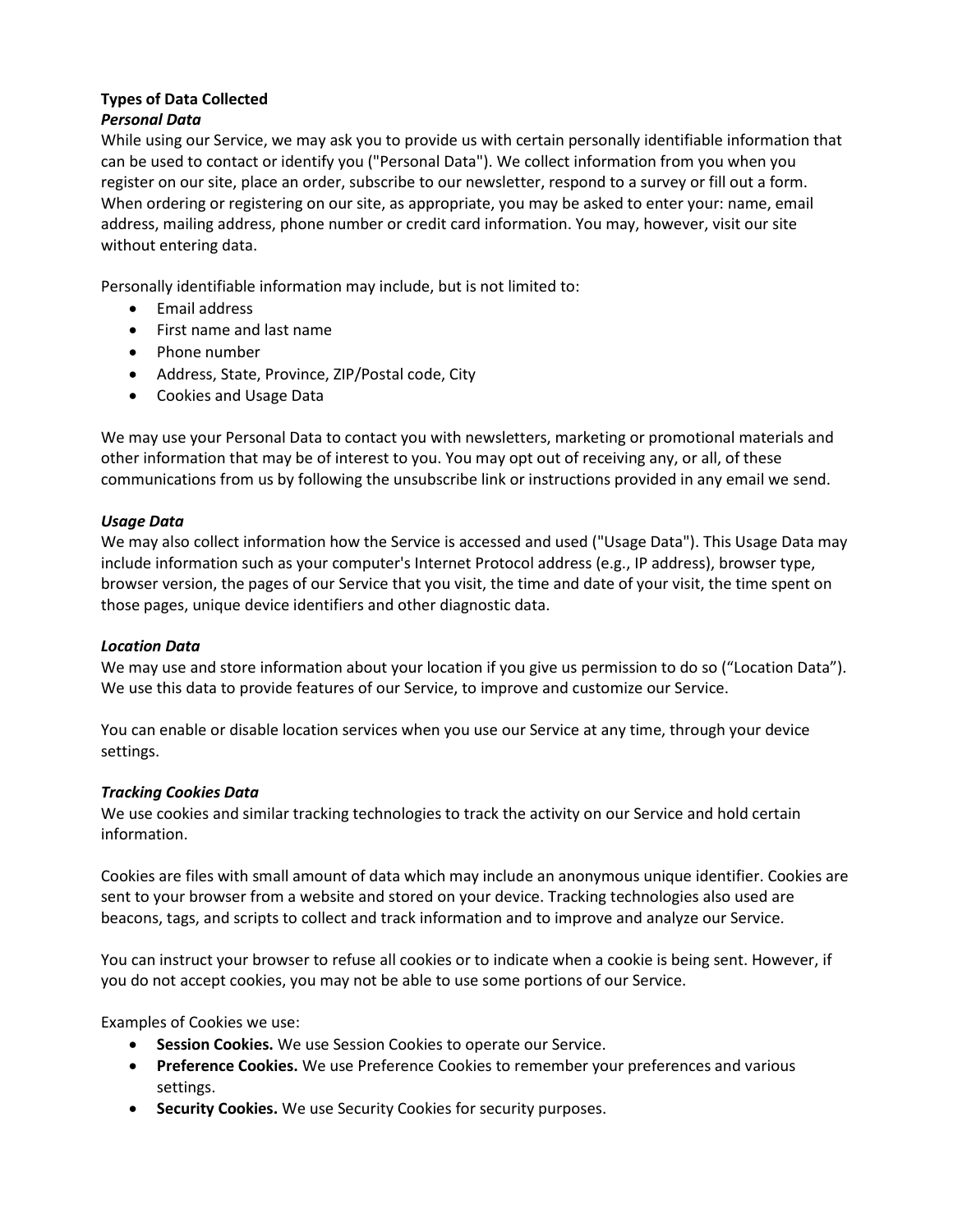## **Use of Data**

The PBSA uses the collected data for various purposes:

- To provide and maintain our Service
- To notify you about changes to our Service
- To allow you to participate in interactive features of our Service when you choose to do so
- To provide customer support
- To gather analysis or valuable information so that we can improve our Service
- To monitor the usage of our Service
- To detect, prevent and address technical issues
- To provide you with news, special offers and general information about other goods, services and events which we offer that are similar to those that you have already purchased or enquired about unless you have opted not to receive such information

Your information, whether public or private, will not be sold, exchanged, transferred, or given to any other company for any reason whatsoever, without your consent, other than for the express purpose of delivering the purchased product or service requested. By joining as a member your contact information becomes searchable on the website and provided to conference attendees unless you opt out or specifically request that your information remain private.

The email address you provide for order processing, may be used to send you information and updates pertaining to your order, in addition to receiving occasional company news, updates, related product or service information, etc.

## **Retention of Data**

The PBSA will retain your Personal Data only for as long as is necessary for the purposes set out in this Privacy Policy. We will retain and use your Personal Data to the extent necessary to comply with our legal obligations (for example, if we are required to retain your data to comply with applicable laws), resolve disputes, and enforce our legal agreements and policies.

The PBSA will also retain Usage Data for internal analysis purposes. Usage Data is generally retained for a shorter period of time, except when this data is used to strengthen the security or to improve the functionality of our Service, or we are legally obligated to retain this data for longer time periods.

## **Transfer Of Data**

Your information, including Personal Data, may be transferred to  $-$  and maintained on  $-$  computers located outside of your state, province, country or other governmental jurisdiction where the data protection laws may differ than those from your jurisdiction.

If you are located outside United States and choose to provide information to us, please note that we transfer the data, including Personal Data, to United States and process it there.

Your consent to this Privacy Policy followed by your submission of such information represents your agreement to that transfer.

The PBSA will take all steps reasonably necessary to ensure that your data is treated securely and in accordance with this Privacy Policy and no transfer of your Personal Data will take place to an organization or a country unless there are adequate controls in place including the security of your data and other personal information.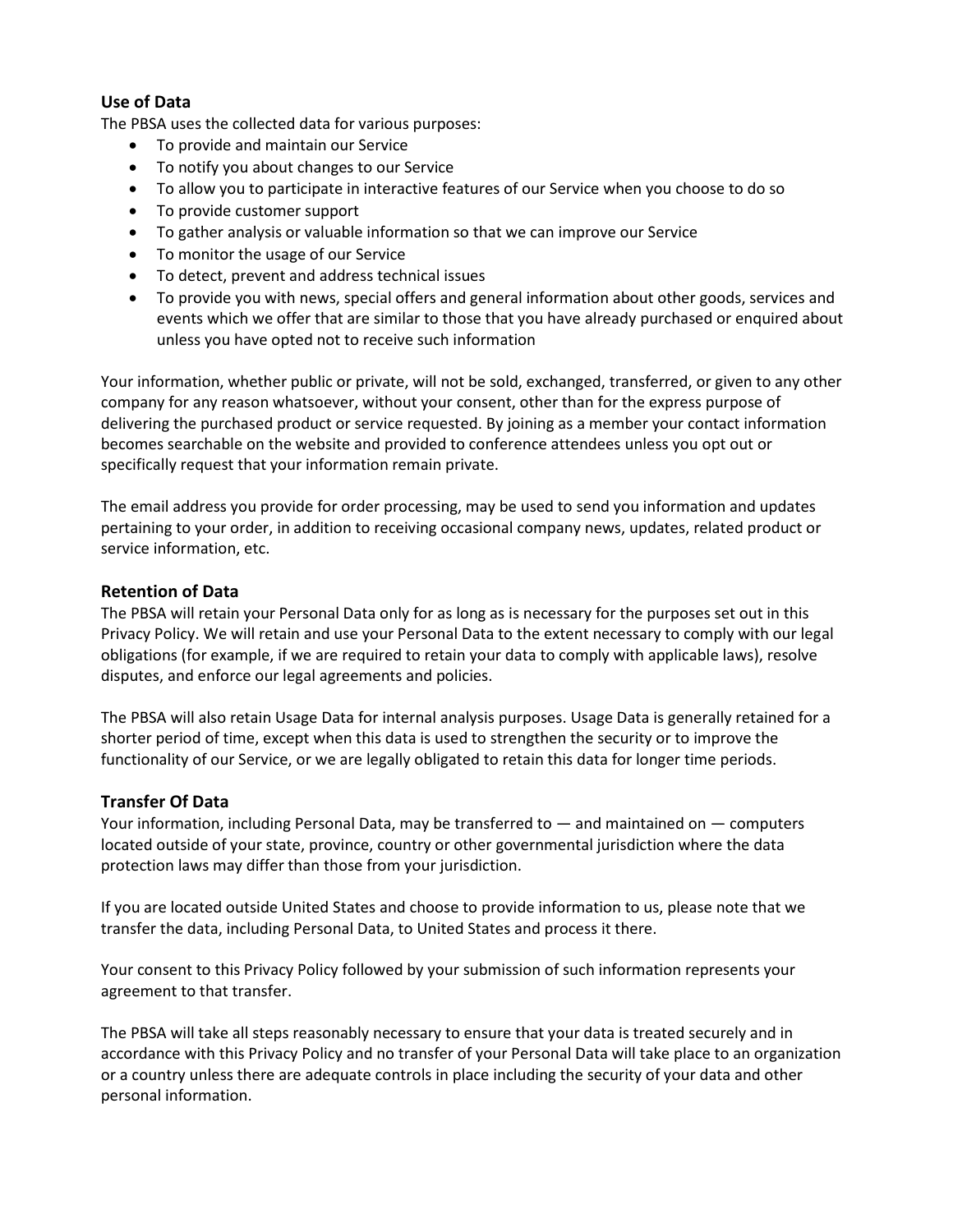## **Disclosure Of Data**

## **Disclosure for Law Enforcement**

We do not sell, trade, or otherwise transfer to outside parties your personally identifiable information. This does not include trusted third-parties who assist us in operating our website, conducting our business, or servicing you, so long as those parties agree to keep this information confidential.

Under certain circumstances, the PBSA may be required to disclose your Personal Data if required to do so by law or in response to valid requests by public authorities (e.g., a court or a government agency).

## **Legal Requirements**

The PBSA may disclose your Personal Data in the good faith belief that such action is necessary to:

- To comply with a legal obligation
- To protect and defend the rights or property of the PBSA
- To prevent or investigate possible wrongdoing in connection with the Service
- To protect the personal safety of users of the Service or the public
- To protect against legal liability

## **Security Of Data**

We implement a variety of security measures to maintain the safety of your personal information when you enter, submit, or access your personal information.

All supplied sensitive/credit information is transmitted via Secure Socket Layer (SSL) technology and then encrypted into our Payment gateway providers database only to be accessible by those authorized with special access rights to such systems, and are required to keep the information confidential.

After a transaction, your private information (credit cards, financials, etc.) will not be kept on file for more than 60 days.

The security of your data is important to us but remember that no method of transmission over the Internet, or method of electronic storage is 100% secure. While we strive to use commercially acceptable means to protect your Personal Data, we cannot guarantee its absolute security.

## **Your Rights**

The PBSA aims to take reasonable steps to allow you to correct, amend, delete, or limit the use of your Personal Data.

Whenever made possible, you can update your Personal Data directly within your account settings section. If you are unable to change your Personal Data, please contact us to make the required changes.

If you wish to be informed what Personal Data, we hold about you and if you want it to be removed from our systems, please contact us.

In certain circumstances, you have the right:

- To access and receive a copy of the Personal Data we hold about you
- To rectify any Personal Data held about you that is inaccurate
- To request the deletion of Personal Data held about you

You have the right to data portability for the information you provide to the PBSA. You can request to obtain a copy of your Personal Data in a commonly used electronic format so that you can manage and move it.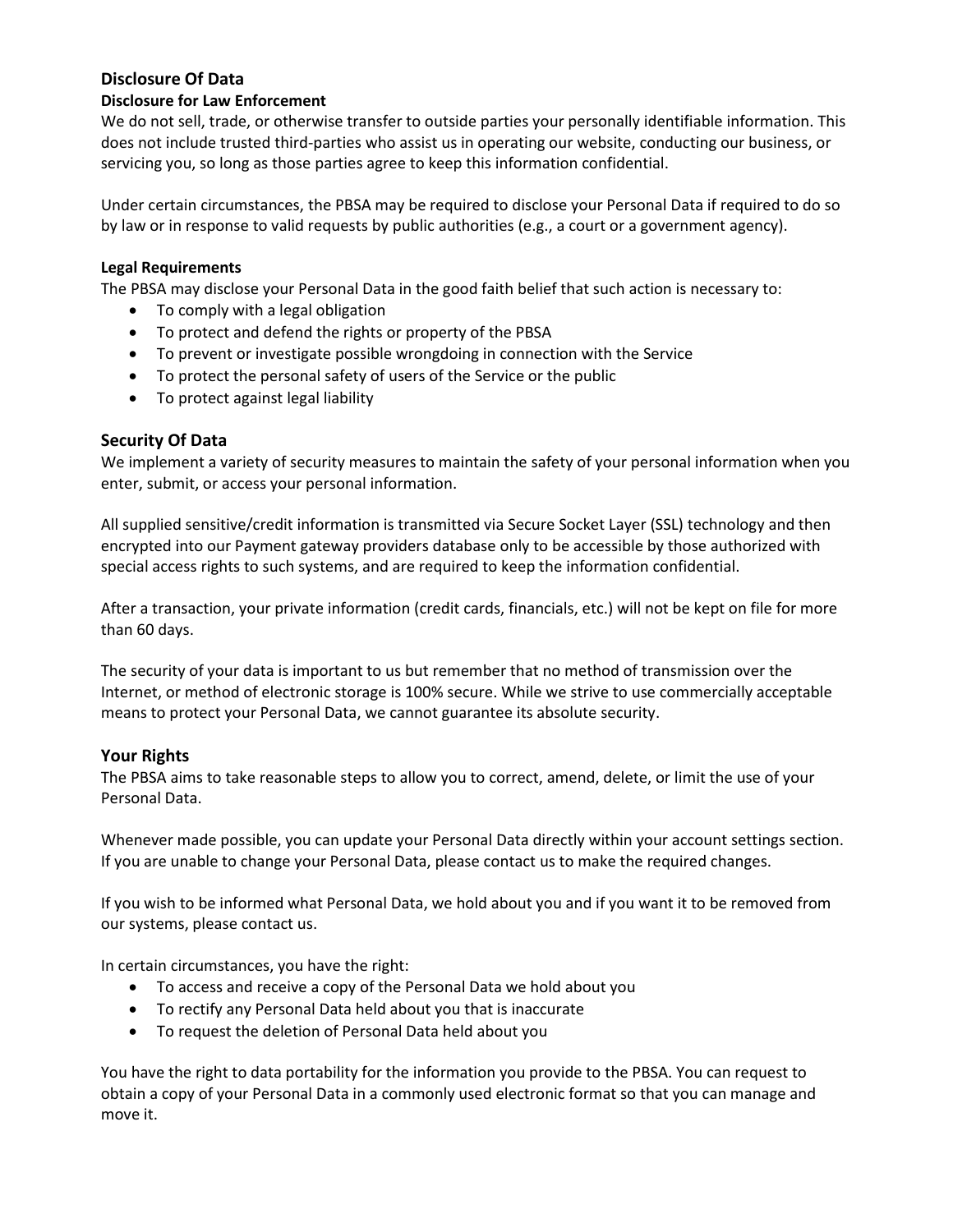Please note that we may ask you to verify your identity before responding to such requests.

## **Service Providers**

We may employ third party companies and individuals to facilitate our Service ("Service Providers"), to provide the Service on our behalf, to perform Service-related services or to assist us in analyzing how our Service is used.

These third parties have access to your Personal Data only to perform these tasks on our behalf and are obligated not to disclose or use it for any other purpose.

#### **Analytics**

We may use third-party Service Providers to monitor and analyze the use of our Service.

#### **Google Analytics**

Google Analytics is a web analytics service offered by Google that tracks and reports website traffic. Google uses the data collected to track and monitor the use of our Service. This data is shared with other Google services. Google may use the collected data to contextualize and personalize the ads of its own advertising network.

You can opt-out of having made your activity on the Service available to Google Analytics by installing the Google Analytics opt-out browser add-on. The add-on prevents the Google Analytics JavaScript (ga.js, analytics.js, and dc.js) from sharing information with Google Analytics about visits activity.

For more information on the privacy practices of Google, please visit the Google Privacy Terms web page:<http://www.google.com/intl/en/policies/privacy/>

#### **Payments**

We may provide paid products and/or services within the Service. In that case, we use third-party services for payment processing (e.g., payment processors).

We will not store or collect your payment card details. That information is provided directly to our thirdparty payment processors whose use of your personal information is governed by their Privacy Policy.

These payment processors adhere to the standards set by PCI-DSS as managed by the PCI Security Standards Council, which is a joint effort of brands like Visa, Mastercard, American Express and Discover. PCI-DSS requirements help ensure the secure handling of payment information.

The payment processors we work with are:

PayPal or Braintree Their Privacy Policy can be viewed at<https://www.paypal.com/webapps/mpp/ua/privacy-full> Chase Paymentech Their Privacy Policy can be viewed at <https://www.chasepaymentech.com/privacypolicy/>

## **Links To Other Sites**

Our Service may contain links to other sites that are not operated by us. If you click on a third-party link, you will be directed to that third party's site. We strongly advise you to review the Privacy Policy of every site you visit.

We have no control over and assume no responsibility for the content, privacy policies or practices of any third-party sites or services.